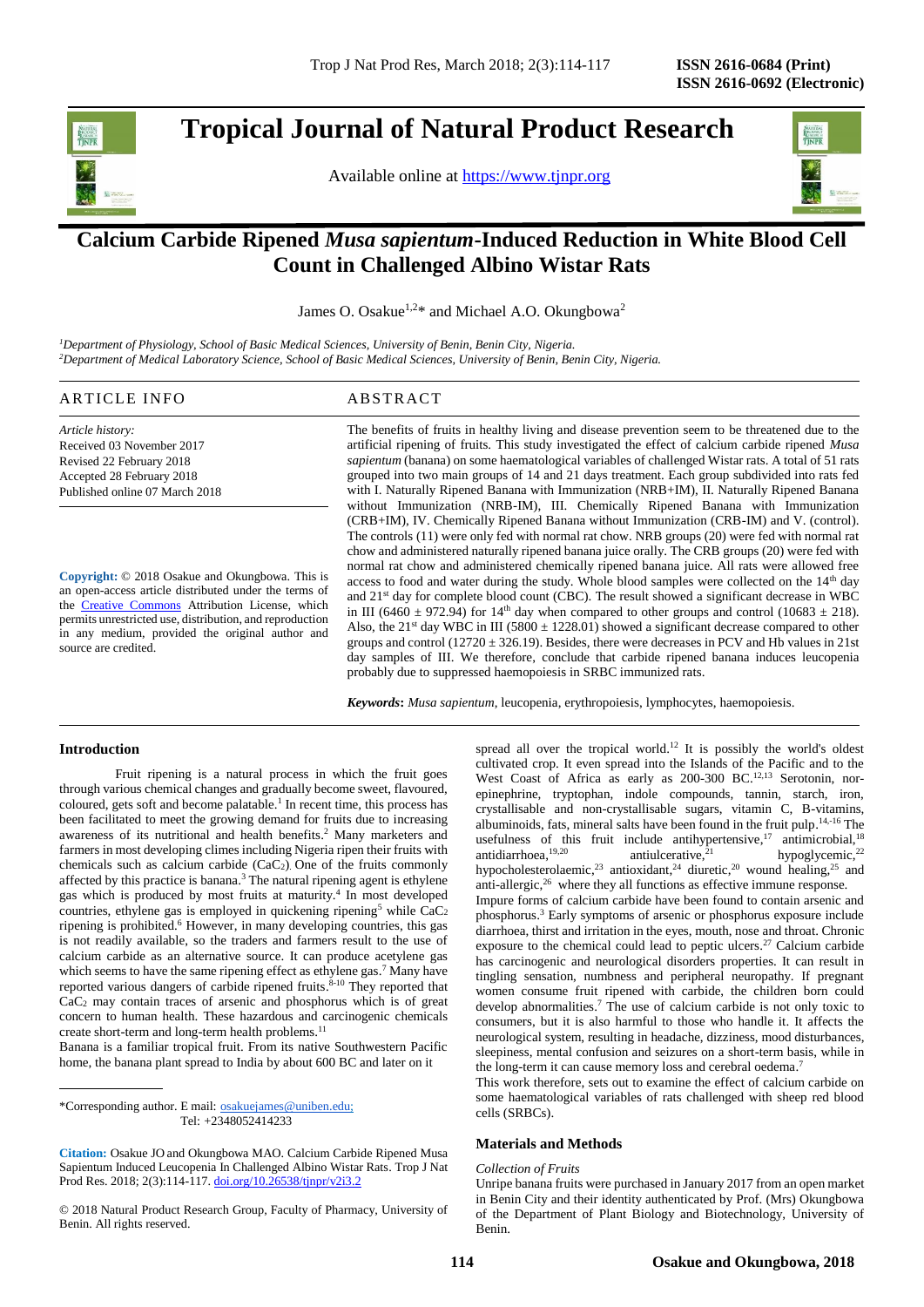### *Experimental Animals*

In this study, 51 Wistar albino rats were used. The rats weighing 150 -200 g were obtained from the animal house of the Department of Pharmacology and Toxicology, Faculty of Pharmacy, University of Benin, Benin City. All experimental animals were handled in accordance with the US National Institutes of Health Guidelines for the care and use of laboratory animals.

### *Chemical Ripening of Fruits*

The matured unripe banana was purchased in January 2017 from the open market in Benin City area of Edo State. The fruit was exposed to calcium carbide. The exposure was done by applying the calcium carbide powder  $(2 \text{ g/kg weight of fruit})$  on the surface of the fruits.<sup>12</sup>

The fruits were then placed in a sack, tied up, covered in a container, and stored for 24 hours

After a period of twenty-four hours, the fruits (now ripe fruits) was exposed by opening the sack.

#### *Preparation of Fruit Juice*

The fresh banana fruit, free of blemishes or obvious defects was used. The fruits were washed and manually peeled. Juice was obtained by blending the banana pulp using an electric blender and immediately diluted with distilled water to a volume of 1:5 for use. This was also done for the naturally ripened banana (NRB) except that it was not exposed to calcium carbide.

#### *Preparation of Sheep Red Blood Cells (SRBCs)*

Fresh sheep blood was collected at the point of slaughtering from central abattoir at Aduwawa Livestock Market in Benin City. This was collected for use in sterile Alsever's solution in 1:2 proportion of Alsever's solution (freshly prepared). Blood was kept in the refrigerator and processed, for the preparation of SRBC batch, by centrifuging at 2000 rpm for 10 minutes, washed with physiological saline 4-5 times and then suspended into buffered saline for further use.

#### *Immunization of Rats with SRBCs*

Rats were immunized with a single intravenous injection of  $2 \times 10^8$  SRBC in 1 mL saline using Improved Neubauer Counting slide as described by Koganei *et al*., 28

### *Grouping of Animals and Treatment Schedule*

Healthy Wistar albino rats, of either sex, were used for the study. Ten groups of 5 rats (except the  $21<sup>st</sup>$  day control with 6 rats) each, grouped into  $14<sup>th</sup>$  and  $21<sup>st</sup>$  day sample collection was used for the study. The animals were administered the juice with the aid of orogastric tube (gavage) daily before feeding. The cages were cleaned, and wood shavings, feed and water were replaced daily. The treatment schedule was as follows:

**Group I** (NRB+IM): naturally ripened banana juice treated for 14<sup>th</sup> and  $21<sup>st</sup>$  day immunization with SRBC (3 mL/kg p.o)

**Group II (NRB-IM):** naturally ripened banana juice treated without immunization on the  $14<sup>th</sup>$  and  $21<sup>st</sup>$  day (3 mL/kg p.o)

**Group III** (CRB+IM): Carbide ripened banana juice treated 14<sup>th</sup> and 21<sup>st</sup> day immunization with SRBC (3 mL/kg p.o)

**Group IV (CRB-IM):** Carbide ripened banana juice treated without immunization on the  $14<sup>th</sup>$  and  $21<sup>st</sup>$  day (3 mL/kg/p.o)

**Group V (Control):** Control with no fruit and no immunization

The group V received vehicle (saline), while that of the other groups received treatment, as per the schedule for 14 days and 21 days respectively.

# *Blood Collection from Experimental Rats*

On the  $14<sup>th</sup>$  day (i.e.  $7<sup>th</sup>$  day Post-immunization with SRBCs) and  $21<sup>st</sup>$  (i.e. 14<sup>th</sup> day Post-immunization) of the treatment, 5 mL blood samples were collected from all relevant groups by cardiac puncture into plain tubes containing potassium EDTA. The samples were analyzed using Sysmex autohaematology analyzer (XP, Japan) at the Haematology laboratory of the University of Benin Teaching Hospital (UBTH), Benin City.

# *Statistical Analysis*

Statistical analysis including descriptive statistics were carried out using the Statistical Package for Social Scientists (SPSS) version 21.0 (IBM, USA). All values were expressed as Mean ± Standard Error of Mean. The One-way Analysis of Variance (ANOVA) was used to compare means in the five study groups of participants. Sources of the differences in means

were indicated by the Post hoc Analysis. Different superscripts letters indicate statistical difference in mean values. Comparisons of different samples of the same group data were performed by using the Student ttest. In all cases,  $p < 0.05$  was considered significant.

# **Results and Discussion**

The haematological findings on the  $14<sup>th</sup>$  day (7 days post-immunization) as shown inTable 2, reveal that the total white blood cell count (6460  $\pm$ 972.94) in the rats fed with CRB+IM was observed to be significantly lower than all other study groups. The outcome was however similar in NRB-IM (8420  $\pm$  720.69), CRB-IM (8080  $\pm$  86.02) and control (10683.33  $\pm$  218.20) which were significantly lower than NRB+IM (11800  $\pm$  230.21). The reduced WBC count in the challenged CRB rats could be due to impaired immune response as a result of the carbide used in ripening the banana which may have led to arsenic toxicity.<sup>3</sup> Alimbe,<sup>29</sup> stated that one, among the validated methods for investigating the immune-toxic potentials of toxicants, primarily in rodents is changed in cellular components of blood. This finding agrees with those of previous reporters3,30 who observed comparatively lower white blood cell counts in mice exposed to toxicant (CaC2) concentrations than the unexposed group. However, it seems not to agree with the finding of Igbinaduwa and Aikpitanyi<sup>10</sup> who found higher leucocyte count and however increased percentage lymphocyte count with exposure to  $CaC<sub>2</sub>$  in rats without immunization compared to controls. The finding with NRB+IM as being significantly higher is noteworthy despite NRB-IM being similar to the control group. It has further confirmed reports,<sup>31-33</sup> that regular intake of fruits boosts immune capabilities. It is reported that increasing the consumption of fruits is a practical strategy for significantly reducing the incidence of chronic diseases.<sup>37</sup> The lymphocyte counts in  $CRB+IM$  $(89.66 \pm 0.27)$  and CRB-IM  $(86.28 \pm 0.47)$  were similar but significantly higher compared with NRB-IM (80.26  $\pm$  2.91), NRB+IM (78.42  $\pm$  4.90) and control (70.78  $\pm$  0.64) which differed significantly across the groups. The high lymphocyte in the two CRB groups could be due to the recognition of the fruit administered as being toxic or antigenic in nature and the effect of the SRBCs in the case of CRB+IM. However, the percentage lymphocyte is only a function of the available leucocyte count. The granulocyte count in NRB+IM (9.48  $\pm$  4.96) and NRB-IM (8.72  $\pm$ 1.42), were similar but varied significantly across other groups: CRB+IM  $(4.00 \pm 0.13)$ ; CRB-IM  $(5.56 \pm 0.17)$ ; control  $(15.87 \pm 0.30)$ . The least count found again in the CRB groups could be indicative of weak response to invasion as granulocytes are normally first line defenders.<sup>34</sup> The platelet count showed that CRB+IM (408800  $\pm$  1392.84) with NRB-IM (412800  $\pm$ 41230.33), NRB+IM (433600  $\pm$  61881.01) and control (509666.67  $\pm$ 1763.54) were similar and are significantly higher than CRB-IM (331600 ± 3854.87). The high platelet count in the CRB+IM could be due to haemostatic response as a result of tissue injury during immunization since it is significantly lower in CRB-IM.<sup>38</sup> There was no change however in weight, PCV and Hb values. This finding appears different from that of Dhembare and colleagues<sup>30,35,36</sup> who worked with rabbits.

The 21<sup>st</sup> day sample results as shown in table 2 indicates that PCV and Hb in CRB+IM (37.88  $\pm$  0.55; 13.04  $\pm$  0.21) and CRB-IM (38.34  $\pm$  0.21; 13.16  $\pm$  0.07) are now significantly lower than that of NRB-IM (41.90  $\pm$ 1.02; 14.56  $\pm$  0.40), NRB+IM (43.00  $\pm$  0.56; 15.02  $\pm$  0.18) and control  $(42.90 \pm 0.47; 14.92 \pm 0.16)$  groups. This could mean a gradual decline in the erythropoietic response of the CRB groups. Since the major stimulant of erythropoiesis is erythropoietin produced by the kidneys, there could be possible onset of kidney damage with prolong intake of CaC<sup>2</sup> ripened banana. This finding appears consistent with Igbinaduwa and Aikpitanyi,<sup>32</sup> who had reported a higher level of Creatinine indicating a reduced glomerular filtration rate in unchallenged rats. Again, of significance, is the improved value with NRB+IM indicative of a more effective erythropoietic function in spite of the challenge. The total WBC of CRB+IM (5800  $\pm$  1228.01) is again significantly lower than CRB-IM  $(8600 \pm 18.32)$ , NRB-IM (9220  $\pm$  578.27), NRB+IM (12280  $\pm$  208.33) and control (12720  $\pm$  326.19) which also varied significantly. The consistent reduction in the CRB groups could further confirm sustained immunosuppression due to  $CaC<sub>2</sub>^{30,31}$  The change in the NRB groups could further confirm the immune-modulatory role of normal fruits.<sup>37</sup> The lymphocytes are significantly higher in CRB+IM (90.60  $\pm$  9.68) than  $NRB+IM (86.82 \pm 0.47)$ , CRB-IM (87.68  $\pm$  0.65), NRB-IM (84.48  $\pm$  1.13) and control (81.90  $\pm$  2.15) which again varied significantly across the groups. It is worthy of note that high percentage of lymphocyte do not necessarily connote higher lymphocyte count as it is only a percentage of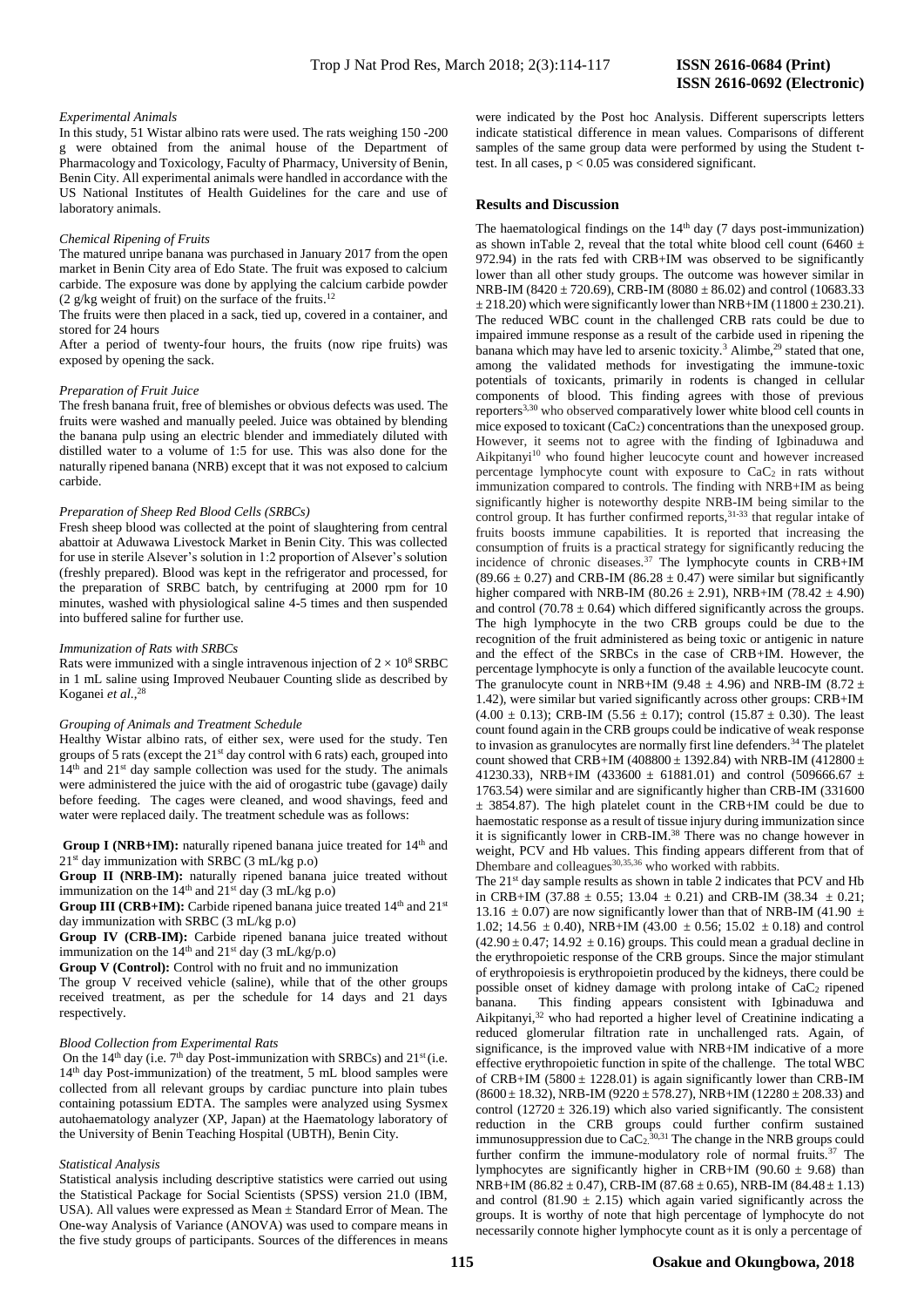**Table 1:** Weight and Some Haematological Variables of Rats Administered NRB, CRB, ± Immunization with SRBCs and Controls on Day 14

|                  | <b>Treatment Groups</b> |                       |                         |                        |                                          |                |                |
|------------------|-------------------------|-----------------------|-------------------------|------------------------|------------------------------------------|----------------|----------------|
| <b>Variables</b> | $NRB+IM$                | <b>NRB-IM</b>         | $CRB+IM$                | <b>CRB-IM</b>          | <b>Controls</b>                          | <b>F-Value</b> | <b>P</b> value |
|                  | $N=5$                   | $N=5$                 | $N=5$                   | $N=5$                  | $N=5$                                    |                |                |
| Wt(2)            | $198.68 \pm 12.92$      | $202.54 \pm 2.11$     | $201.80 \pm 3.72$       | $187.00 \pm 9.82$      | $204.30 \pm 8.87$                        | 0.65           | 0.63           |
| $PCV$ $(\%)$     | $41.30 \pm 1.46$        | $43.10 \pm 012$       | $40.92 \pm 0.31$        | $41.78 \pm 0.64$       | $42.60 \pm 0.77$                         | 1.24           | 0.33           |
| Hb(g/dl)         | $14.24 + 0.64$          | $14.72 \pm 0.19$      | $13.56 \pm 0.16$        | $14.26 \pm 0.34$       | $14.88 \pm 0.32$                         | 1.97           | 0.14           |
| WBC(lul)         | $11800^a + 230.21$      | $8420^b + 720.69$     | $6460^{\circ} + 972.94$ | $8080^b + 86.02$       | $10683.33^{b}$ + 218.20                  | 16.11          | 0.001          |
| $L\%$            | $78.42^{\circ} + 4.90$  | $80.26^b \pm 2.91$    | $89.66^a \pm 0.27$      | $86.28^a \pm 0.47$     | $70.78^{\rm d} \pm 0.64$                 | 10.45          | 0.001          |
| G%               | $9.48^b + 4.96$         | $8.72^b + 1.42$       | $4.00^d + 0.13$         | $5.56^{\circ} + 0.17$  | $15.87^{\mathrm{a}} + 0.30^{\mathrm{c}}$ | 17.26          | 0.001          |
| $M\%$            | $12.10^a \pm 2.28$      | $11.66^a \pm 1.60$    | $6.34^b \pm 0.29$       | $9.36^a + 1.10$        | $13.47^{\mathrm{a}} + 0.72$              | 4.38           | 0.10           |
| PLT(IuL)         | $433600^a + 61881.01$   | $412800^a + 41230.33$ | $408800^a + 1392.84$    | $331600^b \pm 3854.87$ | $509666.67^{\text{a}} + 1763.54$         | 4.21           | 0.01           |

Note: NRB= Naturally Ripened banana; CRB= Chemically Ripened Banana; PCV= Packed Cell Volume; Hb= Haemoglobin Concentration; WBC= White Cell Count; %L= %Lymphocyte; %G= %Granulocytes; %M= %Monocytes; PLT= Platelet Count Significance: P < 0.05.

**Table 2:** Weight and Some Haematological Variables of Rats Administered NRB, CRB, ±Immunization with SRBs and Controls on Day 21

**Treatment**

| <b>Variables</b> | $NRB+IM$             | NRB-IM                      | $CRB+IM$                    | <b>CRB-IM</b>              | <b>Controls</b>          | <b>F</b> -value | <b>Pvalue</b> |
|------------------|----------------------|-----------------------------|-----------------------------|----------------------------|--------------------------|-----------------|---------------|
|                  |                      |                             |                             |                            |                          |                 |               |
| Wt(g)            | $218.40 \pm 5.53$    | $206.20 \pm 7.70$           | $212.08 \pm 6.54$           | $198.68 \pm 2.86$          | $199.20 \pm 7.36$        | 0.81            | 0.53          |
| $PCV$ (%)        | $43.00^a \pm 0.56$   | $41.90^a \pm 1.02$          | $37.88^b + 0.55$            | $38.34^{b} + 0.21$         | $42.90^a \pm 0.47$       | 16.20           | 0.001         |
| Hb(g/dl)         | $15.02^a \pm 0.18$   | $14.56^a \pm 0.40$          | $13.04^b + 0.21$            | $13.16^b \pm 0.07$         | $14.92^a \pm 0.16$       | 17.23           | 0.001         |
| WBC (U/L)        | $12280^a + 208.33$   | $9220^{\circ} + 578.27$     | $5800^{\text{d}} + 1228.01$ | $10600^{\circ}$ + 18.32    | $12720^a + 326.19$       | 19.40           | 0.001         |
| $L(\%)$          | $86.82^b + 0.47$     | $84.48^{\circ} \pm 1.13$    | $90.60^a \pm 9.68$          | $87.68^b + 0.65$           | $81.90^{\circ} \pm 2.15$ | 7.70            | 0.001         |
| $G(\%)$          | $5.62^b \pm 0.09$    | $6.44^b \pm 0.09$           | $4.46^b \pm 0.09$           | $4.30^b + 0.07$            | $10.92^a + 1.86$         | 9.37            | 0.001         |
| $M(\%)$          | $7.76^a + 0.64$      | $9.08^a + 0.58$             | $5.12^{\circ} + 0.65$       | $7.42^b + 0.28$            | $7.16^b + 0.45$          | 7.12            | 0.001         |
| $PLT$ (/uL)      | $538800^a + 3152.78$ | $388400^{\circ}$ ± 22209.46 | $487400^b$ + 35815.64       | $348800^{\circ} + 3507.57$ | $453600^b + 3931.92$     | 15.94           | 0.001         |

Note: NRB = Naturally Ripened banana; CRB = Chemically Ripened Banana; IM = Immunization; PCV = Packed Cell Volume; Hb = Haemoglobin Concentration; WBC = White Cell Count;  $%L = \%L$ ymphocyte;  $%G = \%G$ ranulocytes;  $%M = \%M$ onocytes Significance: P < 0.05.

the leucocytes available. The granulocyte count shows that CRB+IM (4.46  $\pm$  0.09) which appear similar to others, is significantly lower than the control group (10.92  $\pm$  1.86). This probably is because control group seems to be in a state of rest immunologically.<sup>34</sup> The Monocytes (M) count is significantly lower in CRB+IM (5.12  $\pm$  0.65) than NRB-IM (9.08  $\pm$ 0.58), NRB+IM (7.76  $\pm$  0.64), control (7.42  $\pm$  0.28) and CRB-IM (7.42  $\pm$ 0.28). This is probably due to the bypass of other tissue line of defence during immunization with SRBCs i.e not involving the tissue macrophages.<sup>34</sup>The platelet is significantly higher in CRB+IM (487400  $\pm$ 35815.64) and NRB+IM (538800  $\pm$  3152.78) than control (453600  $\pm$ 3931.92), CRB-IM (348800  $\pm$  3507.57) and NRB-IM (348800  $\pm$  3507.57) respectively. This could also be due to good haemostatic mobilization.<sup>38</sup>

# **Conclusion**

Chemically ripened banana seems to be on the increase in our local markets. This is probably due to increased demand for fruits resulting from increased awareness of its value. Our finding suggests that regular consumption of chemically ripened banana will probably lead to reduced total white blood cell count, packed cell volume and haemoglobin. This reduced count is also more pronounced during exposure to antigenic stimulation by sheep red blood cells. We therefore, conclude that calcium

carbide ripened banana juice causes reduction in the white blood cell counts in immunized albino Wistar rats. Calcium carbide ripened banana could possess some immunotoxicological effects and advocate further studies on the mechanism involved. Moreover, this study has further confirmed the immunomodulatory role of banana juice. We therefore, advocate for increased sensitization of the public on the intake of good naturally ripened banana fruit.

### **Conflict of interest**

The authors declare no conflict of interest.

# **Authors' Declaration**

The authors hereby declare that the work presented in this article is original and that any liability for claims relating to the content of this article will be borne by them.

#### **Acknowledgements**

We are grateful to the head and staff of Department of Pharmacology, Faculty of Pharmacy, University of Benin for the use of Pharmacology Animal House.